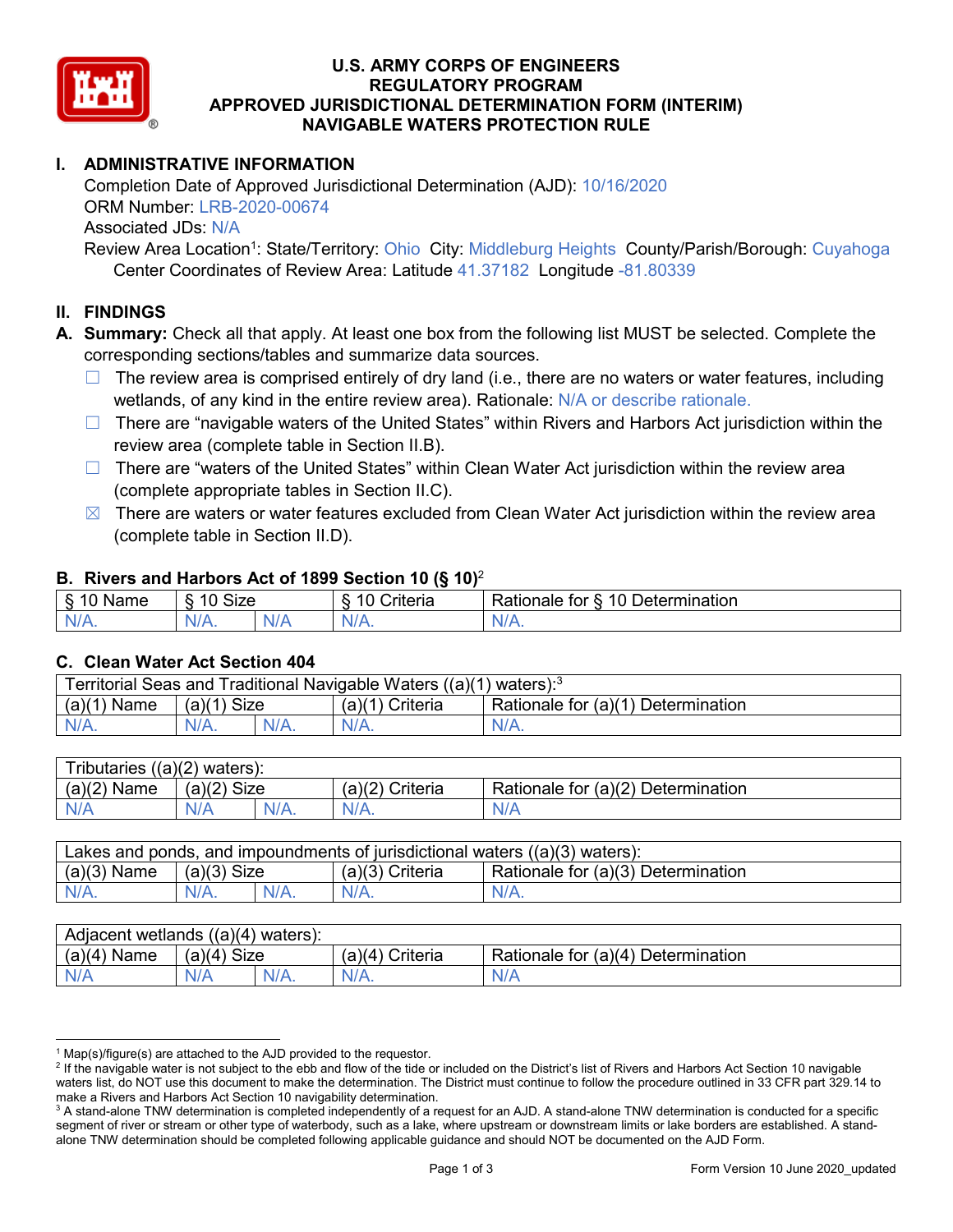

### **U.S. ARMY CORPS OF ENGINEERS REGULATORY PROGRAM APPROVED JURISDICTIONAL DETERMINATION FORM (INTERIM) NAVIGABLE WATERS PROTECTION RULE**

## **D. Excluded Waters or Features**

| Excluded waters $((b)(1) - (b)(12))$ : <sup>4</sup> |                       |                |                                                                                                                                                                                                      |                                                                                                                                                                                                                                                                                                                                                                                                                                                                                                                                                                                                                                                                                                                                                      |  |  |
|-----------------------------------------------------|-----------------------|----------------|------------------------------------------------------------------------------------------------------------------------------------------------------------------------------------------------------|------------------------------------------------------------------------------------------------------------------------------------------------------------------------------------------------------------------------------------------------------------------------------------------------------------------------------------------------------------------------------------------------------------------------------------------------------------------------------------------------------------------------------------------------------------------------------------------------------------------------------------------------------------------------------------------------------------------------------------------------------|--|--|
| <b>Exclusion Name</b>                               | <b>Exclusion Size</b> |                | Exclusion <sup>5</sup>                                                                                                                                                                               | <b>Rationale for Exclusion Determination</b>                                                                                                                                                                                                                                                                                                                                                                                                                                                                                                                                                                                                                                                                                                         |  |  |
| Man-made<br>drainage<br>channel                     | 658                   | linear<br>feet | $(b)(5)$ Ditch that is<br>not an $(a)(1)$ or<br>$(a)(2)$ water, and<br>those portions of<br>a ditch<br>constructed in an<br>$(a)(4)$ water that<br>do not satisfy the<br>conditions of<br>$(c)(1)$ . | Onsite observations indicate this feature<br>originates at Pearl Road, flows north through the<br>subject parcel in a straight-line with a 90 degree<br>turn to the east for approximately 100 feet before<br>flowing into a culvert. There was no flow within<br>the 1-2 foot wide channel dominated by sand<br>and silt substrate. In addition to onsite<br>observations, the Berea, OH 7.5 min USGS<br>Quad and historic Cuyahoga County Soils maps<br>were reviewed to determine presence/absence<br>of onsite stream channels. Neither resource<br>identified any stream channels onsite<br>corresponding to the location of this feature.<br>Thus, based on the above, it was determined<br>that the onsite feature is an excluded b(5) ditch. |  |  |

| Excluded waters $((b)(1) - (b)(12))$ : <sup>6</sup> |                       |                  |                                    |                                                                                                                                                                                                                                                                                                                                                                                                                                                                                                                                                                                                                                                        |  |
|-----------------------------------------------------|-----------------------|------------------|------------------------------------|--------------------------------------------------------------------------------------------------------------------------------------------------------------------------------------------------------------------------------------------------------------------------------------------------------------------------------------------------------------------------------------------------------------------------------------------------------------------------------------------------------------------------------------------------------------------------------------------------------------------------------------------------------|--|
| Exclusion                                           | <b>Exclusion Size</b> |                  | Exclusion <sup>7</sup>             | Rationale for Exclusion Determination                                                                                                                                                                                                                                                                                                                                                                                                                                                                                                                                                                                                                  |  |
| Name                                                |                       |                  |                                    |                                                                                                                                                                                                                                                                                                                                                                                                                                                                                                                                                                                                                                                        |  |
| <b>Wetlands A</b><br>and B                          | 0.199 and<br>0.937    | $\text{acre}(s)$ | $(b)(1)$ Non-<br>adjacent wetland. | Wetlands A and B do not meet any of the four<br>criteria that would make an (a)(4) adjacent<br>water subject to jurisdiction under Section 404<br>of the Clean Water Act. Wetlands A and B were<br>circumnavigated during the site visit. The only<br>defined channel/tributary/ditch observed flowing<br>from Wetlands A and B is the man-made<br>drainage channel discussed above which was<br>determined to be an excluded b(5) water. The<br>nearest a(1)-(3) water is located over 500 feet<br>to the north. Water from this resource does not<br>reach Wetlands A or B in a typical year.<br>Therefore, these are b(1) non-adjacent<br>wetlands. |  |

# **III. SUPPORTING INFORMATION**

 <sup>4</sup> Some excluded waters, such as (b)(2) and (b)(4), may not be specifically identified on the AJD form unless a requestor specifically asks a Corps district to do so. Corps districts may, in case-by-case instances, choose to identify some or all of these waters within the review area.

 $5$  Because of the broad nature of the (b)(1) exclusion and in an effort to collect data on specific types of waters that would be covered by the (b)(1) exclusion, four sub-categories of (b)(1) exclusions were administratively created for the purposes of the AJD Form. These four sub-categories are not new exclusions, but are simply administrative distinctions and remain (b

<sup>&</sup>lt;sup>6</sup> Some excluded waters, such as (b)(2) and (b)(4), may not be specifically identified on the AJD form unless a requestor specifically asks a Corps district to do so. Corps districts may, in case-by-case instances, choose to identify some or all of these waters within the review area.

<sup>&</sup>lt;sup>7</sup> Because of the broad nature of the (b)(1) exclusion and in an effort to collect data on specific types of waters that would be covered by the (b)(1) exclusion, four sub-categories of (b)(1) exclusions were administratively created for the purposes of the AJD Form. These four sub-categories are not new exclusions, but are simply administrative distinctions and remain (b)(1) exclusions as defined by the NWPR.